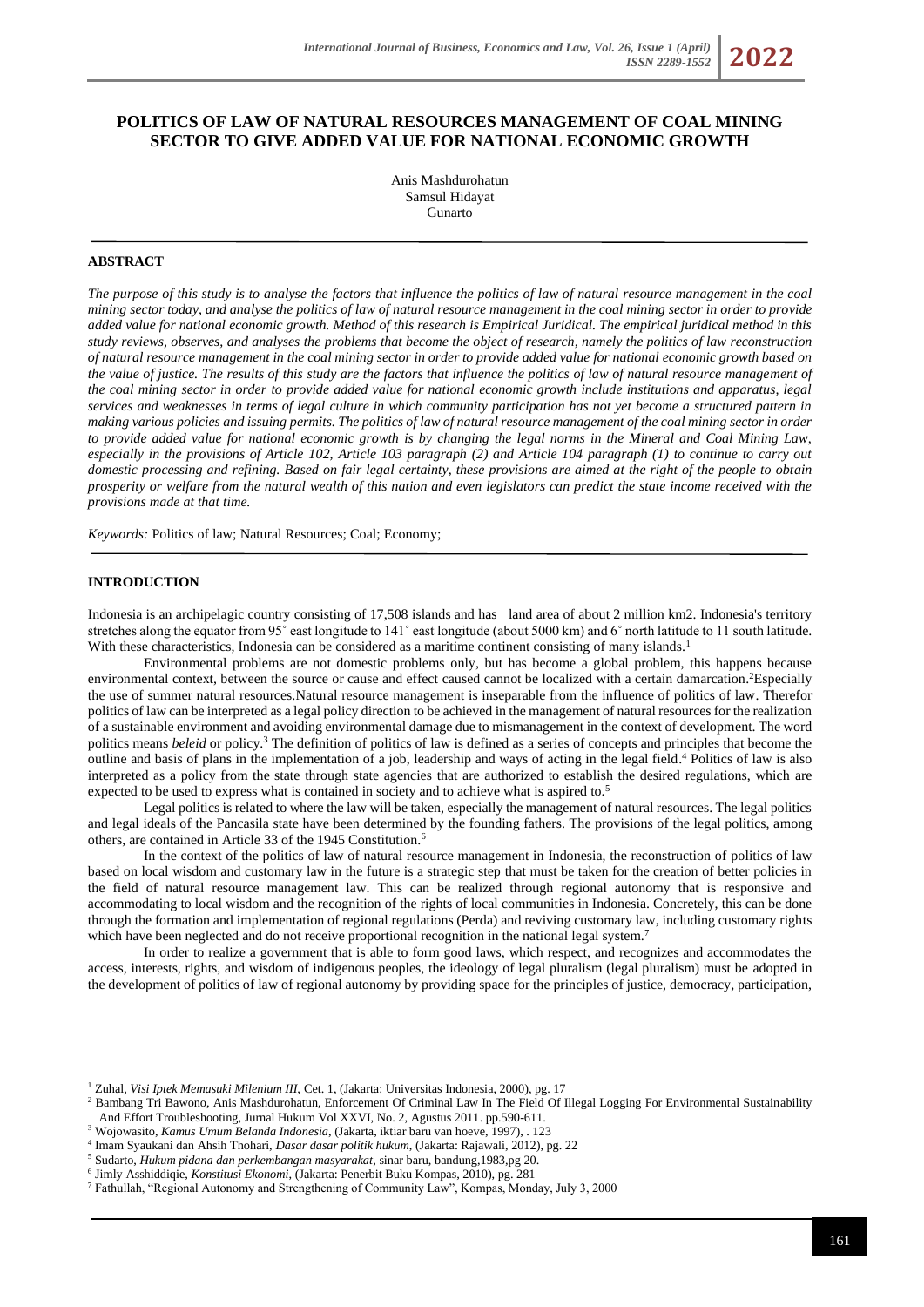transparency, respect, and recognition of local wisdom as reflected in the knowledge system, institutions, and various traditions that actually live and develop in indigenous communities in managing natural resources and the environment in Indonesia.<sup>8</sup>

Law Number 4 of 2009 mandates the construction of domestic processing and refining facilities (smelters) no later than five years from the date of promulgation. This means that the smelter must be realized. The government is inconsistent in implementing Article 102 and Article 103 of the Law of Minerals and Mines. As for Article 102: " Mining Business License (IUP) and Mining Business Special License (IUPK) holders are obliged to increase the added value of mineral and/or coal resources in the implementation of mining, processing and refining, as well as utilization of minerals and coal". Whereas Article 103 reads: (1) Holders of Mining Business License (IUP) and Mining Business Special License (IUPK) for Production Operation are required to process and purify mining products domestically. (2) Holders of IUP and IUPK as referred to in paragraph (1) may process and purify mining products from other IUP and IUPK holders. (3) Further provisions regarding the increase in mining value as referred to in Article 102 as well as processing and refining as referred to in paragraph (2) shall be regulated by a government regulation.

Mining Business License (IUP) and Mining Business Special License (IUPK) holders are required to guarantee the application of environmental quality standards and standards in accordance with the characteristics of a region. The holders of Mining Business License (IUP) and Mining Business Special License (IUPK) are also obliged to maintain the preservation of the function and carrying capacity of the water resources concerned in accordance with the provisions of laws and regulations.

Article 103 of the Minerals and Mines Law stipulates that holder of IUP and IUPK Production Operations are required to process and purify mining products domestically. In this case, the holder may cooperate with business entities, cooperatives, or individuals who have obtained an Mining Business License (IUP) and Mining Business Special License (IUPK) for processing and purification issued by the Minister, governor, regent/mayor in accordance with their respective authorities.

Based on the above background, this research will examine in more depth the factors that influence the politics of law of natural resource management in the coal mining sector today, and the management of natural resources in the coal mining sector in order to provide added value for national economic growth.

### **RESEARCH METHOD**

The research method used is Empirical Juridical. <sup>9</sup>This research is descriptive analytical because it provides data that is as accurate as possible about humans, conditions or other symptoms.<sup>10</sup> Sources and types of data in this study, namely primary data taken from research in interviews and secondary data taken from field research. <sup>11</sup>The collection technique used in this research is literature study, observation and interviews.

## **RESEARCH RESULTS AND DISCUSSION**

Indonesia as a country with abundant natural resources, such as the wealth of biological and animal natural resources found in the forest, besides there are also coal, gold, silver, copper, oil and natural gas and others. The natural wealth is spread in various regions, from Sabang to Merauke. This wealth is one of the things that the world can be proud of. However, not all-natural resource wealth can be fully enjoyed by all Indonesian people. There are natural resources that cannot be renewed, such as coal mining minerals, that if there are continuous and massive exploitation, it will eventually run out.

Natural resource management is inseparable from the influence of politics of law. Therefore, politics of law can be interpreted as the direction of legal policies to be achieved in the management of natural resources for the realization of a sustainable environment and avoiding environmental damage due to mismanagement in the context of development. The word politics means *beleid* or policy.<sup>12</sup> The definition of politics of law is defined as a series of concepts and principles that become the outline and basis of plans in the implementation of a work, leadership and ways of acting in the legal field.<sup>13</sup> Politics of law is also interpreted as a policy from the state through state agencies that are authorized to establish the desired regulations, which are expected to be used to express what is contained in society and to achieve what is aspired to.<sup>14</sup>

As we know, minerals and coal contained in the mining jurisdiction of Indonesia as a gift from God Almighty, have an important role in meeting the needs of many people's lives. Therefore, the management of mineral and coal mining must be controlled by the state in order to provide real added value to the national economy in an effort to achieve prosperity and welfare of the people in a just manner. Mineral and coal mining business activities have an important role in national economic growth and sustainable regional development.<sup>15</sup> For this reason, mining management must be carried out wisely and wisely, so that there is a balance and sustainability.

The concept of control by the state characterizes that the Republic of Indonesia is a form of welfare state, in which the responsibility of the government is to create prosperity for its people. The consequence of this model is that the state "controls" all activities related to the earth, water, and the natural resources contained therein. The meaning of "control by the state" undergoes an adjustment in meaning along with the changes and challenges in the current era of globalization. The concept of control by the state has led to various forms of mining "company" in Indonesia. What form is appropriate to use in mining operations, it must be

<sup>8</sup> I Nyoman Nurjaya, Towards Indigenous People-Based Natural Resource Management: Legal Anthropology Perspective, Paper presented at a national seminar on the Existence of Customary Law and Politics of law in Indonesia. Center for the Development of Environmental Law and Natural Resources, Faculty of Law, Universitas Brawijaya. Malang, July 26, 2004

<sup>9</sup> Ediwarman "Monograf Metodologi Penelitian Hukum (Panduan Penulisan Tesis dan Disertasi)" Medan,2014.pp. 96.

<sup>10</sup> Soerjono Soekanto, Pengantar Penelitian Hukum, (Jakarta: UI Press, 1981), pg. 12.

<sup>11</sup>Anis Mashdurohatun, Yuris Tri Naili, Teguh Prasetyo, Amin Purnawan, "Regulating The Management Of Private Higher Education Based On The Values Of Justice", Journal Of Legal, Ethical And Regulatory Issues; Vol. 24, Iss. 5, (2021): 1-9.

<sup>&</sup>lt;sup>12</sup> Wojowasito, kamus umum belanda Indonesia,Jakarta, iktiar baru van hoeve, 1997.

<sup>&</sup>lt;sup>13</sup> Imam Syaukani dan Ahsih Thohari, Dasar dasar politik hukum, rajawali, Jakarta,2012, pg. 22

<sup>&</sup>lt;sup>14</sup> Sudarto, Hukum pidana dan perkembangan masyarakat, sinar baru, Bandung, 1983, pg 20.

<sup>&</sup>lt;sup>15</sup> Republic of Indonesia, Law Number 4 Year 2009 concerning "Mineral and Coal Mining", State Gazette of the Republic of Indonesia Year 2009 Number 4 and Supplementary Gazette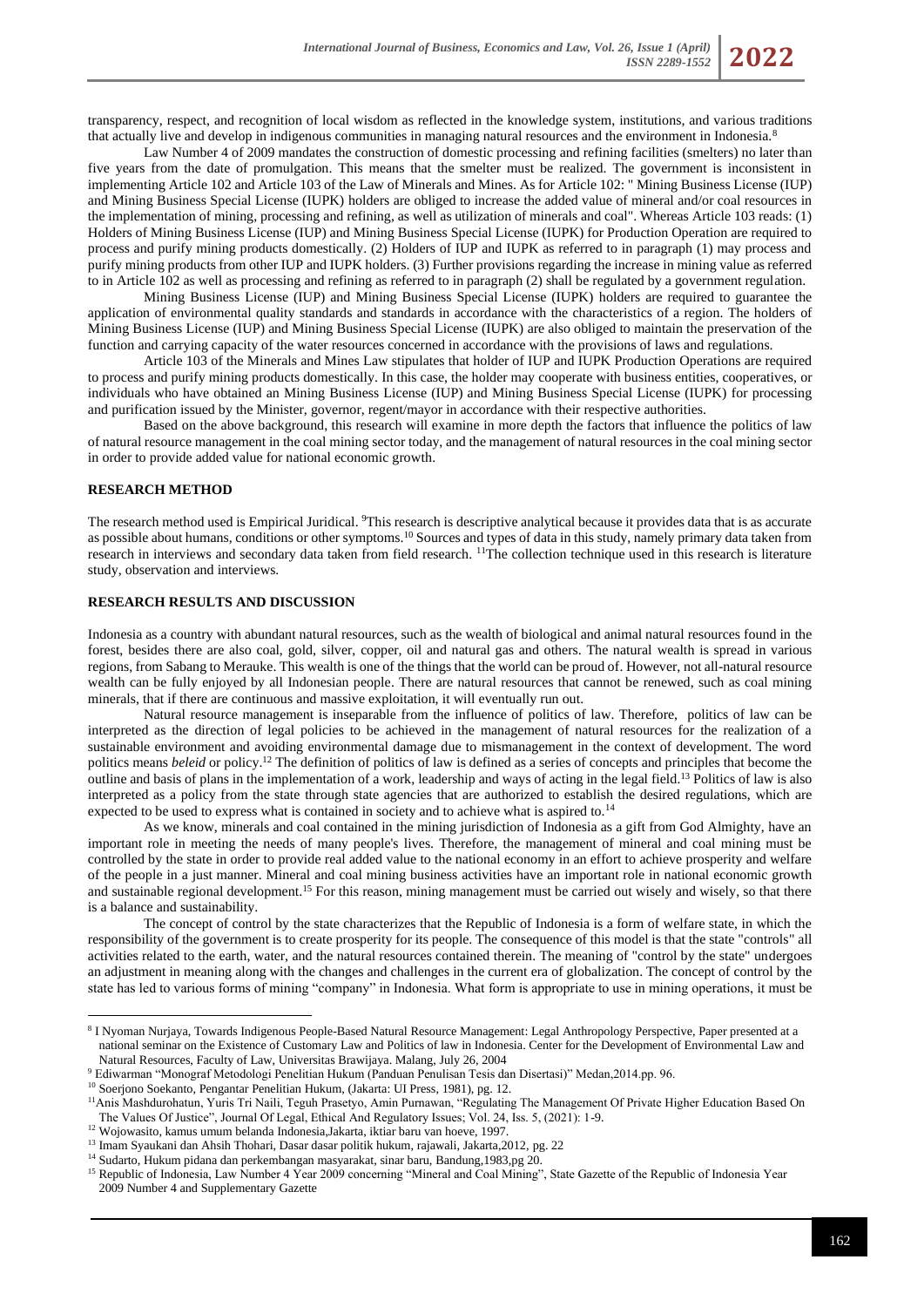in the corridor of understanding the concept of state control. The meaning of the concept of control by the state gives birth to the authority of the Government to act "manage" and "regulate".<sup>16</sup>

Mining operations in a number of regions in Indonesia do not pay attention to regulations and licensing instruments in the environmental sector through Law no. 32 of 2009 concerning Environmental Protection and Management which became the general environmental law of Law no. 4 of 2009 concerning Mineral and Coal Mining and in practice there is an unclear relationship between the central government and the regions through Law no. 23 of 2014 concerning Regional Government. Around 70 percent of environmental damage in Indonesia is caused by mining operations. This extractive industry easily tampers with and circumvents various rules that conflict with its interests, including Law Number 32 of 2009 concerning Environmental Management and Protection (PPLH).<sup>17</sup> Several strategic issues in the Mineral and Coal Mining Law are a form of contract of work to accommodate the interests of large mining investments.

A study conducted by Arief Hidayat and Adji Samekto stated that the drive for regional autonomy related to economic calculation pushes was more dominant than value environmental service pushes as public goods, regional investment and regional mining were considered more important because they generated taxes, user charges, but there was no calculation for environmental benefits or services. Environmental protection is not included in the cost of production, so that neglecting environmental rights and justice can lead to complex social conflicts. In addition, the facts revealed that the mining permit process was hampered by political reasons and the high dominance of regional government power.<sup>18</sup>

Mineral and coal management is carried out jointly by the government, local governments and business actors, indicating that there is no longer a monopoly on mining management by the central government. In addition, business entities and cooperatives, including individuals or local communities are also given the opportunity to conduct mining businesses in accordance with the regulated permits. Although in practice there are often obstacles, such as lengthy licensing bureaucratization, extortion by unscrupulous persons to overlapping policies between related sectors.

Mining regulations are currently in the process of being changed, should be adjusted to the decisions of the constitutional court, and Law Number 23 of 2014 concerning Regional Government in the context of licensing. The spirit of regional autonomy is seen so dominant in the current mining regulations, the provincial government takes over the authority of the district/city government to issue mining permits based on Law Number 23 of 2014. This provision is actually still semi-centralized, because the provincial government is the representative of the central government which essentially has a coordinating function with regencies/cities and as a representative of the central government. In the mining sector, regencies/cities do not have the authority to issue all forms of permits, except for environmental licensing instruments, however, in the field of taxation that must be imposed by mining investors, regencies/cities are still in charge of taxation.

Mining businesses must also provide economic and social benefits, as well as accelerate regional development and encourage community/small and medium-sized business economic activities as well as encourage the growth of mining supporting industries. In order to ensure sustainable development, mining must be carried out by taking into account the principles of the environment, transparency, and community participation.

Mineral and coal management is carried out jointly by the government, local governments and business actors, indicating that there is no longer a monopoly on mining management by the central government. In addition, business entities and cooperatives, including individuals or local communities are also given the opportunity to conduct mining businesses in accordance with the regulated permits. Although in practice there are often obstacles, such as lengthy licensing bureaucratization, extortion by unscrupulous persons to overlapping policies between related sectors.<sup>19</sup>

According to the author, environmental policies at the national level which constitutionally contain the principle of sustainable development, coupled with the complexity of the arrangement of environmental law in Law no. 32 of 2009 and a number of sectoral laws in the environmental sector should be translated by stakeholders at the regional level, both the forestry service, mining service, city planning service and tourism office as a holistic environmental unit. All aspects of economic activity in a number of sectors should have a complete understanding of the function of environmental conservation and regulation of environmental law. Substantially, many environmental sectoral regulations are integrated into sustainable development. In this context, environmental institutions in the region and their regional work tools have limited capacity and quantity, compared to the amount of pollution or damage to the regional environment. Progressive law puts the human factor as a measure of success in enforcing administrative environmental laws at the regional level. All regional apparatus of the city or district government that handles environmental issues or legal institutions in the environmental sector have sensitivity to the surrounding environment, especially the forestry sector and the industrial sector. In addition, the basis of normative provisions is not the only study material to enforce environmental law through permits, it is also involved in the legal culture of the surrounding community and the economic, social and cultural rights of indigenous or local communities who still hold tightly to the values of the local community. local wisdom or local wisdom.

In the context of law in reality (law in action), the spirit of decentralization which delegates authority on environmental issues to local governments, especially at the city or district level, is not balanced with the shared commitment (political will) of stakeholders to protect and preserve the environment. what happens is inequality. Local governments have a harmonious relationship with investors and entrepreneurs in order to increase regional investment.

<sup>&</sup>lt;sup>16</sup>Danialsyah, Anis Mashdurohatun, Reconstruction of Mediation in Environmental Disputes Settlement Based on Pancasila Justice, Journal Of Law And Political Sciences, Volume 24, Issue 3, 2020.pp.123-138.

<sup>&</sup>lt;sup>17</sup>See:https://regional.kompas.com/read/2012/09/28/17313375/70.Persen.Kerusakan.Lingungan.hasil.Operasi.Tambang, accessed on March 23, 2021

<sup>18</sup>Arief Hidayat dan Adji Samekto, *Kajian Kritis Penegakan Hukum Lingkungan di Era Otonomi Daerah, Cet. I*, Semarang: Diponegoro University Publishing Agency, 2007, p.113.

<sup>19</sup> Nandang Sudrajat, *Teori dan Praktik Pertambangan Indonesia Menurut Hukum*, Yogyakarta: Pustaka Yustisia, 2010, pg. 62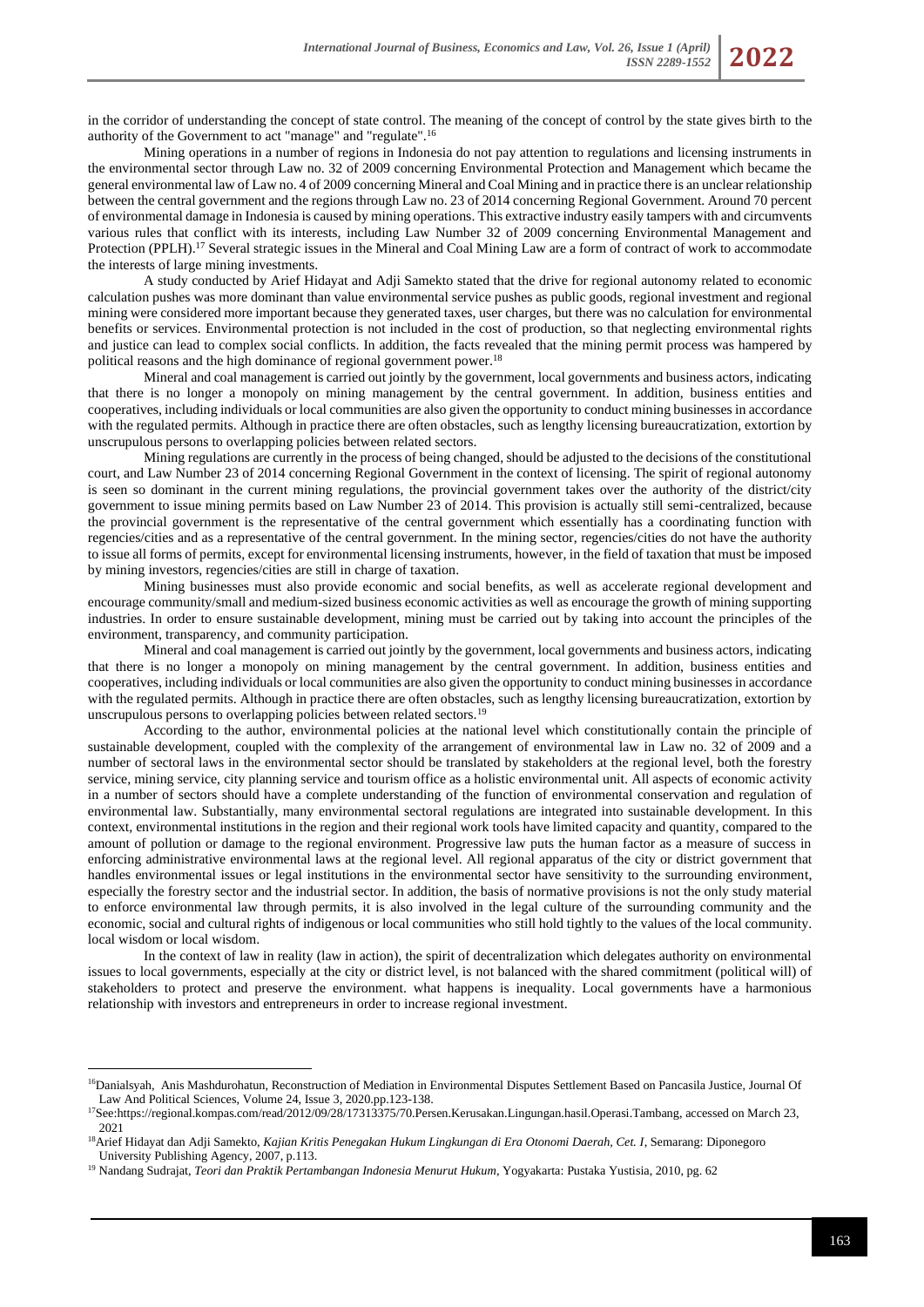The study in Article 33 of the 1945 Constitution of the Republic of Indonesia is the basis for mining management which aims to create justice. However, justice in Article 33 of the 1945 Constitution of the Republic of Indonesia is more motivated by economic justice than ecological justice. So that based on Article 28H of the 1945 Constitution of the Republic of Indonesia which states that "Everyone has the right to live in physical and spiritual prosperity, to have a place to live, and to place a good and healthy living environment and the right to obtain health services" it is understood that the right to the environment good and healthy is part of human rights in addition to other human rights.<sup>20</sup>

The state as the holder of management rights based on Article 33 paragraphs (2) and (3) of the 1945 Constitution of the Republic of Indonesia must take sides with the interests of the nation. The ideology of the state's alignment with the interests of the nation is further emphasized in Article 2 of the Mineral and Mines Law which states that:

"Mineral and/or coal mining is managed based on:

- 1. Benefit, fairness, and balance;
- 2. Partisanship with the interests of the nation;
- 3. Participation, transparency, and accountability;
- 4. Sustainable and environmentally friendly."

Although the principle of partiality of the state to the interests of the nation has been written in the Mineral and Mines Law, the explanation of the law does not explain the meaning and nature of the principle of partiality to the interests of the nation. So that the meaning and essence of the principle of partiality of the state to the interests of the nation is not clear. The weakness of the Mineba Law is that it does not yet have an umbrella law as a supervisor that clarifies the state's alignment with the interests of the nation. In the preamble to the Mining Law, there is no law that is used as an umbrella act in supervising the implementation of the Mineral and Mines Law.

The purpose of the Mineral and Mines Law is to provide real added value to national economic growth and sustainable national development. In Article 5 paragraphs (1) and (2) of the Regulation of the Minister of Energy and Mineral Resources of the Republic of Indonesia Number 1 of 2014 concerning Increasing the Added Value of Minerals through Domestic Mineral Processing and Purification Activities, it is obligatory to have mining products management and refining activities before they are exported. This results in economic, social and cultural benefits. This article of Mineral and Mines Law aims to provide added value to mining products which have been exported in a raw state so that the export value is low. Almost all mining companies operating in Indonesia do not yet have a place for processing and refining mining materials called smelters. So that since January 2014 there have been layoffs by mining companies, because the mining companies cannot export.<sup>21</sup>

The category of community legal culture discussed relates to the role of the community in supervising mining activities. In analyzing and evaluating this matter, it is seen from three aspects, namely aspects of public understanding, public information, as well as law enforcement and aspects of community participation.

#### **- Aspects of community understanding.**

The Mineral and Mines Law regulates many things regarding the rights and participation of the community in the mining sector, but these are not yet widely known by the people living around the mining area. This happens because the socialization activities that have been carried out so far have not been well targeted to raise public awareness about the advantages and disadvantages of having mining into their lives.

#### **- Aspects of community information.**

Mining activities ranging from general investigations, feasibility studies, exploration, exploitation, reclamation and postmining activities are not well informed by the government and business actors, so many protests arise when the community is not informed and asked for their opinion and approval. In addition, there is no desk available at the government or local government specifically to provide information in an open and balanced manner and handle complaints experienced by the community due to the presence of mining activities in their area of life.

#### **- Aspects of law enforcement and aspects of community participation.**

Article 145 paragraph (1) and paragraph (2) of the Mineral and Mines Law states that people who are directly affected by mining business activities are entitled to: (a) Obtain appropriate compensation due to errors in the exploitation of mining activities in accordance with the provisions of the legislation; and (b) File a lawsuit to the court against losses due to mining concessions that violate the provisions. Furthermore, the provisions regarding the protection of the community are determined based on the provisions of the legislation. These provisions are normatively very important to protect the rights of the community. However, without operational regulations, the protection provisions will not have a real impact on the protection of community rights. In addition, there are no provisions in the Mineral and Mines Law that guarantee safety, security, and protection from being criminalized for people who fight for their rights that are violated due to mining activities. This provision is very important to avoid various forms of violence that often occur against those who reject mining because it will have an impact on their lives.<sup>22</sup>

There are no further arrangements regarding the mechanism that must be made so that state or government administrators apply the principles of participatory, transparency and accountability in the context of mining Natural Resources management. What happened then was interpreted differently in an effort to apply these principles. This raises public opinion or conclusion that the government does not implement the principles of participatory management, transparency and accountability. This is reflected in the many problems related to land that are in direct contact with the people. At this point the root of the problem is licensing.

<sup>20</sup> Anis Mashdurohatun, Hayan Ul Haq, And Sony Zulhuda, (2017) Social Function Reconstruction of Intellectual Property Rights (IPR) Based On Justice Values. International Journal of Law Reconstruction, 1 (1), pp. 141-160

<sup>&</sup>lt;sup>21</sup> Business News, www.businessnews.co.id., Assessing the Impact of the Implementation of the Mineral and Mines Law, accessed on March 23, 2021

<sup>22</sup> <http://lipsus.kompas.com/topikpilihanlist/3767/1/pembunuhan.salim.kancil>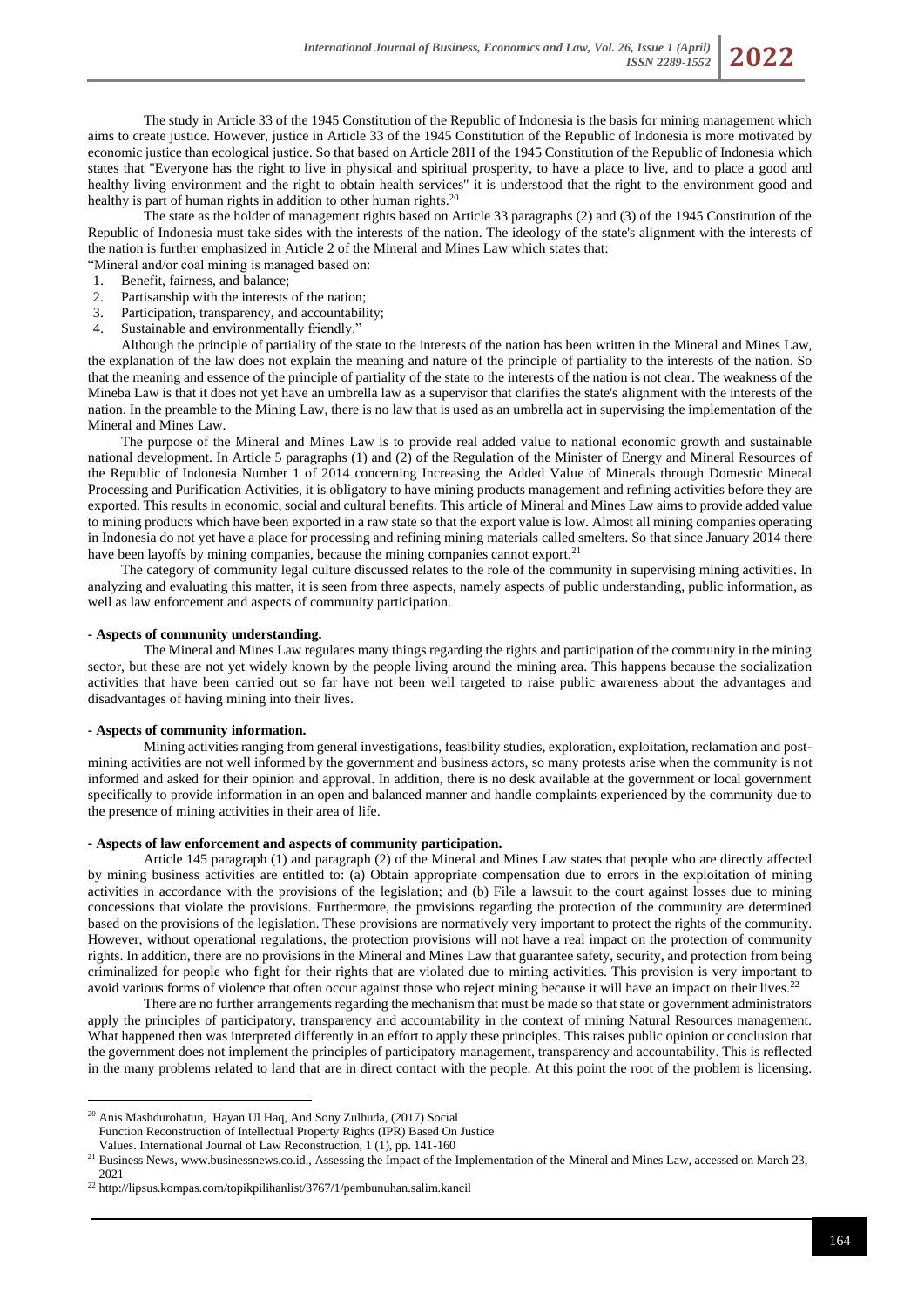Full authority to certain officials in accordance with the authority to give permits, it actually causes many problems faced by the people. As the number of permits increases, conflicts from year to year also increase.

In 2013, the number of conflicts that occurred increased sharply compared to previous years. Throughout 2013, there were 369 cases with a conflict area of 1,281,660.09 hectares involving 139,874 families (KK). It was a sharp increase of 2 in the previous year, in 2012 the number of conflicts occurred as many as 198 cases or an increase of 3 86.36%. The extent of conflicts that occur in the paragraph above, generally comes from land-based sectors or industries. There are 3 top industries that contribute the most to conflict, namely mining, large-scale plantations and forestry. Specifically for the mining sector, 2013 Final Report. Consortium for Agrarian Reform (KPA).

The politics of law of natural resource management in the coal mining sector in order to provide added value for national economic growth based on the value of justice, namely that the Mineral and Mines Law has ordered that the provisions of Article 102, Article 103 paragraph (2) and Article 104 paragraph (1) to continue to implement domestic processing and refining. With the eyes of fair legal certainty, these provisions are aimed at the right of the people to obtain prosperity or welfare from the natural wealth of this nation and even legislators can predict the state income received with the provisions made at that time. However, the existence of Article 10 paragraph (2) and Article 10 paragraph (3) of the Minister of Energy and Mineral Resources No. 5 of 2017 is against the principle of legal certainty.

#### **CONCLUSION**

Factors that influence the politics of law of natural resource management in the coal mining sector, politics of law of natural resource management in the coal mining sector in order to provide added value for national economic growth, including those related to institutions and apparatus, legal services and weaknesses in terms of legal culture in which community participation that has not yet become a structured pattern in making various policies and issuing permits. The politics of law of natural resource management in the coal mining sector in order to provide added value for national economic growth is by changing the legal norms in the Mineral and Coal Mining Law, especially in the provisions of Article 102, Article 103 paragraph (2) and Article 104 paragraph (1) to keep carrying out domestic processing and refining. With the eyes of fair legal certainty, these provisions are aimed at the right of the people to obtain prosperity or welfare from the natural wealth of this nation and even legislators can predict the state income received with the provisions made at that time.

### **BIBLIOGRAPHY**

- Anis Mashdurohatun, Yuris Tri Naili, Teguh Prasetyo, Amin Purnawan, "Regulating The Management Of Private Higher Education Based On The Values Of Justice", Journal Of Legal, Ethical And Regulatory Issues; Vol. 24, Iss. 5,
- Anis Mashdurohatun, Hayan Ul Haq, And Sony Zulhuda, (2017) Social Function Reconstruction of Intellectual Property Rights (IPR) Based On Justice Values. International Journal of Law Reconstruction, 1 (1)
- Arief Hidayat dan Adji Samekto, *Kajian Kritis Penegakan Hukum Lingkungan di Era Otonomi Daerah, Cet. I*, Semarang: Diponegoro University Publishing Agency, 2007.
- Bambang Tri Bawono, Anis Mashdurohatun, Enforcement Of Criminal Law In The Field Of Illegal Logging For Environmental Sustainability And Effort Troubleshooting, Jurnal Hukum Vol XXVI, No. 2, Agustus 2011.
- Business News, www.businessnews.co.id., Assessing the Impact of the Implementation of the Mineral and Mines Law, accessed on March 23, 2021
- Danialsyah, Anis Mashdurohatun, Reconstruction of Mediation in Environmental Disputes Settlement Based on Pancasila Justice, Journal Of Law And Political Sciences, Volume 24, Issue 3, 2020
- Ediwarman "Monograf Metodologi Penelitian Hukum (Panduan Penulisan Tesis dan Disertasi)" Medan,2014
- Fathullah, "Regional Autonomy and Strengthening of Community Law", Kompas, Monday, July 3, 2000
- <http://lipsus.kompas.com/topikpilihanlist/3767/1/pembunuhan.salim.kancil>
- I Nyoman Nurjaya, Towards Indigenous People-Based Natural Resource Management: Legal Anthropology Perspective, Paper presented at a national seminar on the Existence of Customary Law and Politics of law in Indonesia. Center for the Development of Environmental Law and Natural Resources, Faculty of Law, Universitas Brawijaya. Malang, July 26, 2004
- Imam Syaukani dan Ahsih Thohari, *Dasar dasar politik hukum*, (Jakarta: Rajawali, 2012).
- Imam Syaukani dan Ahsih Thohari, Dasar dasar politik hukum, rajawali, Jakarta,2012.
- Jimly Asshiddiqie, *Konstitusi Ekonomi*, (Jakarta: Penerbit Buku Kompas, 2010).
- Nandang Sudrajat, *Teori dan Praktik Pertambangan Indonesia Menurut Hukum*, Yogyakarta: Pustaka Yustisia, 2010.
- Republic of Indonesia, Law Number 4 Year 2009 concerning "Mineral and Coal Mining", State Gazette of the Republic of Indonesia Year 2009 Number 4 and Supplementary Gazette
- See:https://regional.kompas.com/read/2012/09/28/17313375/70.Persen.Kerusakan.Lingungan.hasil.Operasi.Tambang, accessed on March 23, 2021
- Soerjono Soekanto, Pengantar Penelitian Hukum, (Jakarta: UI Press, 1981).
- Sudarto, *Hukum pidana dan perkembangan masyarakat*, sinar baru, bandung,1983.
- Wojowasito, *Kamus Umum Belanda Indonesia*, (Jakarta, iktiar baru van hoeve, 1997),
- Wojowasito, kamus umum belanda Indonesia,Jakarta, iktiar baru van hoeve, 1997.
- Zuhal, *Visi Iptek Memasuki Milenium III,* Cet. 1, (Jakarta: Universitas Indonesia, 2000).